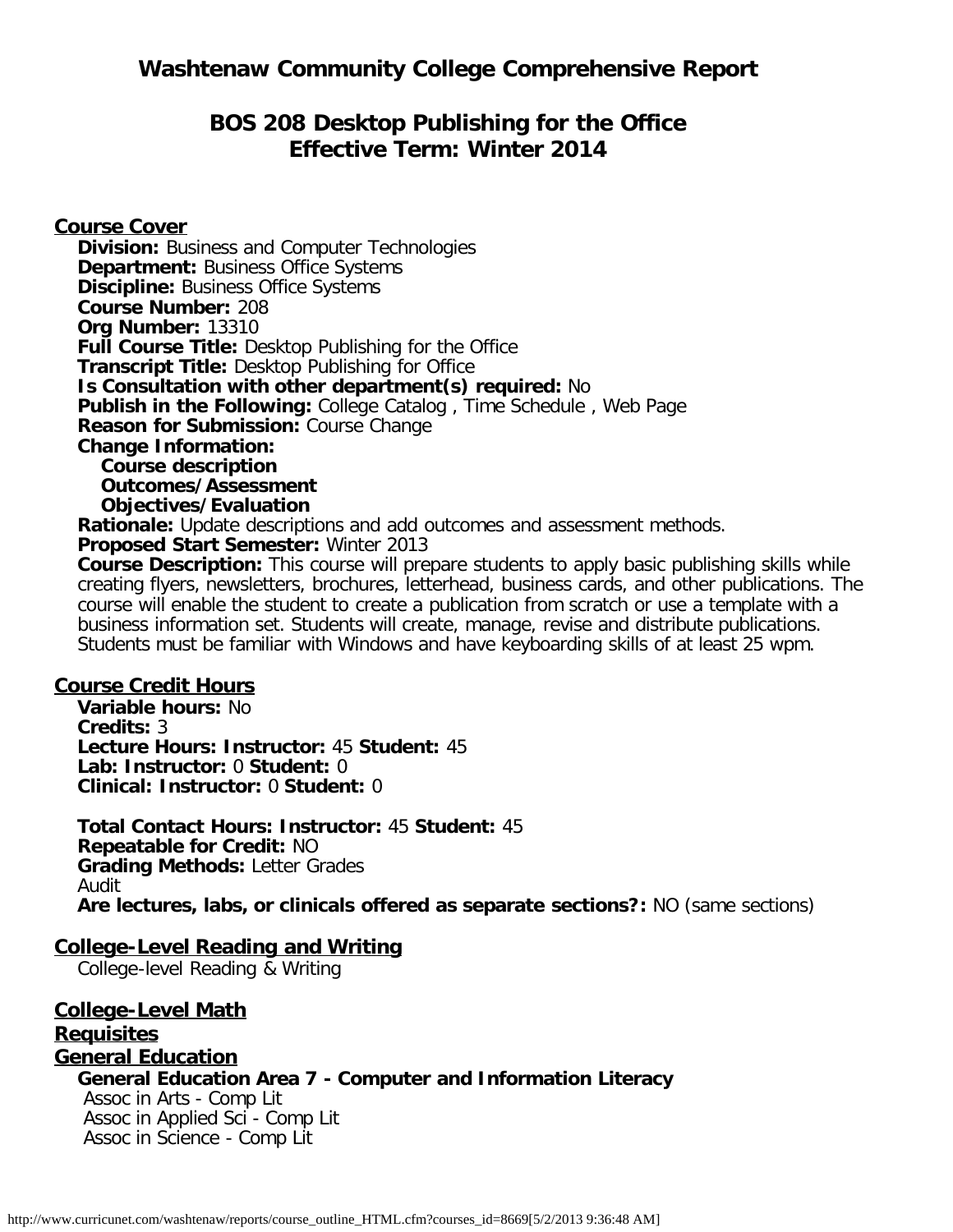# **Request Course Transfer**

**Proposed For:**

#### **Student Learning Outcomes**

1. Create and revise publications similar to those used in academic and business environments.

**Assessment 1 Assessment Tool:** Portfolio of design publications **Assessment Date:** Fall 2013 **Assessment Cycle:** Every Three Years **Course section(s)/other population:** All sections **Number students to be assessed:** All students **How the assessment will be scored:** Scored using a rubric **Standard of success to be used for this assessment:** 75% of students will score 75% or higher. **Who will score and analyze the data:** Departmental Faculty **Assessment 2 Assessment Tool:** Practical Exam **Assessment Date:** Fall 2013 **Assessment Cycle: Every Three Years Course section(s)/other population:** All sections **Number students to be assessed:** All students **How the assessment will be scored:** Checklist **Standard of success to be used for this assessment:** 75% of students will score 75% or higher. **Who will score and analyze the data:** Departmental Faculty

2. Plan, design and evaluate various publications from supplied templates in order to disseminate information effectively.

**Assessment 1**

**Assessment Tool:** Portfolio of design publications **Assessment Date:** Fall 2013 **Assessment Cycle:** Every Three Years **Course section(s)/other population:** All sections **Number students to be assessed:** All students **How the assessment will be scored:** Scored using a rubric **Standard of success to be used for this assessment:** 75% of students will score 75% or higher. **Who will score and analyze the data:** Departmental Faculty **Assessment 2 Assessment Tool:** Practical Exam **Assessment Date:** Fall 2013 **Assessment Cycle:** Every Three Years **Course section(s)/other population:** All sections **Number students to be assessed:** All students **How the assessment will be scored:** Checklist

**Standard of success to be used for this assessment:** 75% of students will score 75% or higher.

**Who will score and analyze the data:** Departmental Faculty

3. Use Microsoft Publisher tools and advanced formatting techniques to customize and design visually appealing publications from scratch.

**Assessment 1 Assessment Tool:** Practical Exam **Assessment Date:** Fall 2013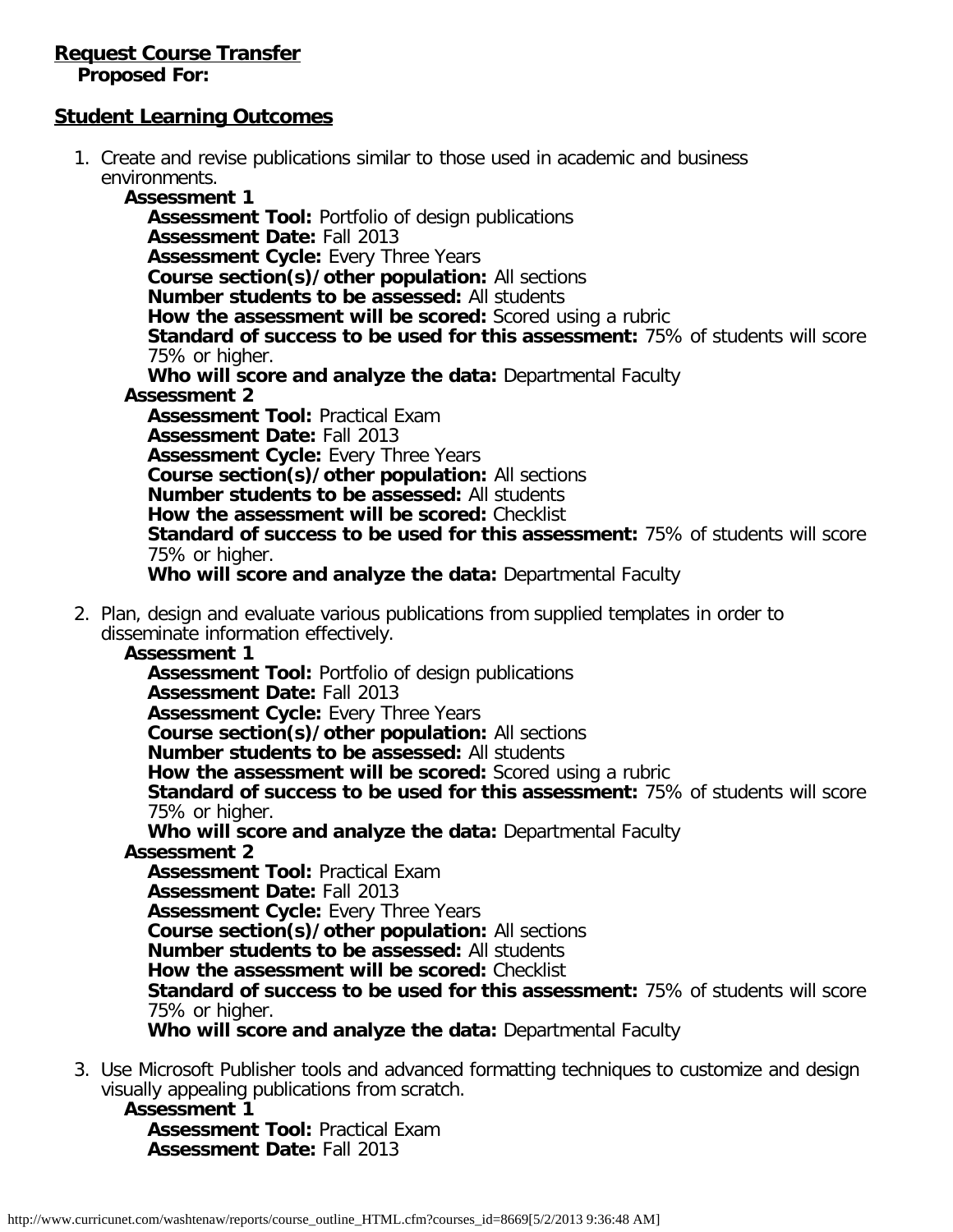**Assessment Cycle:** Every Three Years **Course section(s)/other population:** All sections **Number students to be assessed:** All students **How the assessment will be scored:** Checklist **Standard of success to be used for this assessment:** 75% of students will score 75% or higher. **Who will score and analyze the data:** Departmental Faculty **Assessment 2 Assessment Tool:** Portfolio of design publications **Assessment Date:** Fall 2013 **Assessment Cycle:** Every Three Years **Course section(s)/other population:** All sections **Number students to be assessed:** All students **How the assessment will be scored:** Scored using a rubric **Standard of success to be used for this assessment:** 75% of students will score 75% or higher. **Who will score and analyze the data:** Departmental Faculty

#### **Course Objectives**

- 1. Describe common types of publications and their purposes. **Matched Outcomes**
- 2. Create flyers and letterhead. **Matched Outcomes**
- 3. Use the brochure options to create a trifold brochure. **Matched Outcomes**
- 4. Apply font and paragraph formatting to text in a publication. **Matched Outcomes**
- 5. Insert, format, and move textboxes and graphic objects in a publication. **Matched Outcomes**
- 6. Create and edit a newsletter template.
- **Matched Outcomes**
- 7. Create custom publications, custom fonts and custom color schemes. **Matched Outcomes**
- 8. Use business information sets to create business cards. **Matched Outcomes**
- 9. Display text, graphics, and dates in a tabular format. **Matched Outcomes**
- 10. Prepare and package a publication for a printing service. **Matched Outcomes**
- 11. Merge publications with data. **Matched Outcomes**

### **New Resources for Course**

#### **Course Textbooks/Resources**

**Textbooks Manuals Periodicals Software Equipment/Facilities**

| <b>Reviewer</b>                        | <b>Action</b>           | Date         |
|----------------------------------------|-------------------------|--------------|
| <b>Faculty Preparer:</b>               |                         |              |
| Joyce Jenkins                          | <b>Faculty Preparer</b> | Mar 11, 2013 |
| <b>Department Chair/Area Director:</b> |                         |              |
| Joyce Jenkins                          | Recommend Approval      | Mar 11, 2013 |
| Dean:                                  |                         |              |